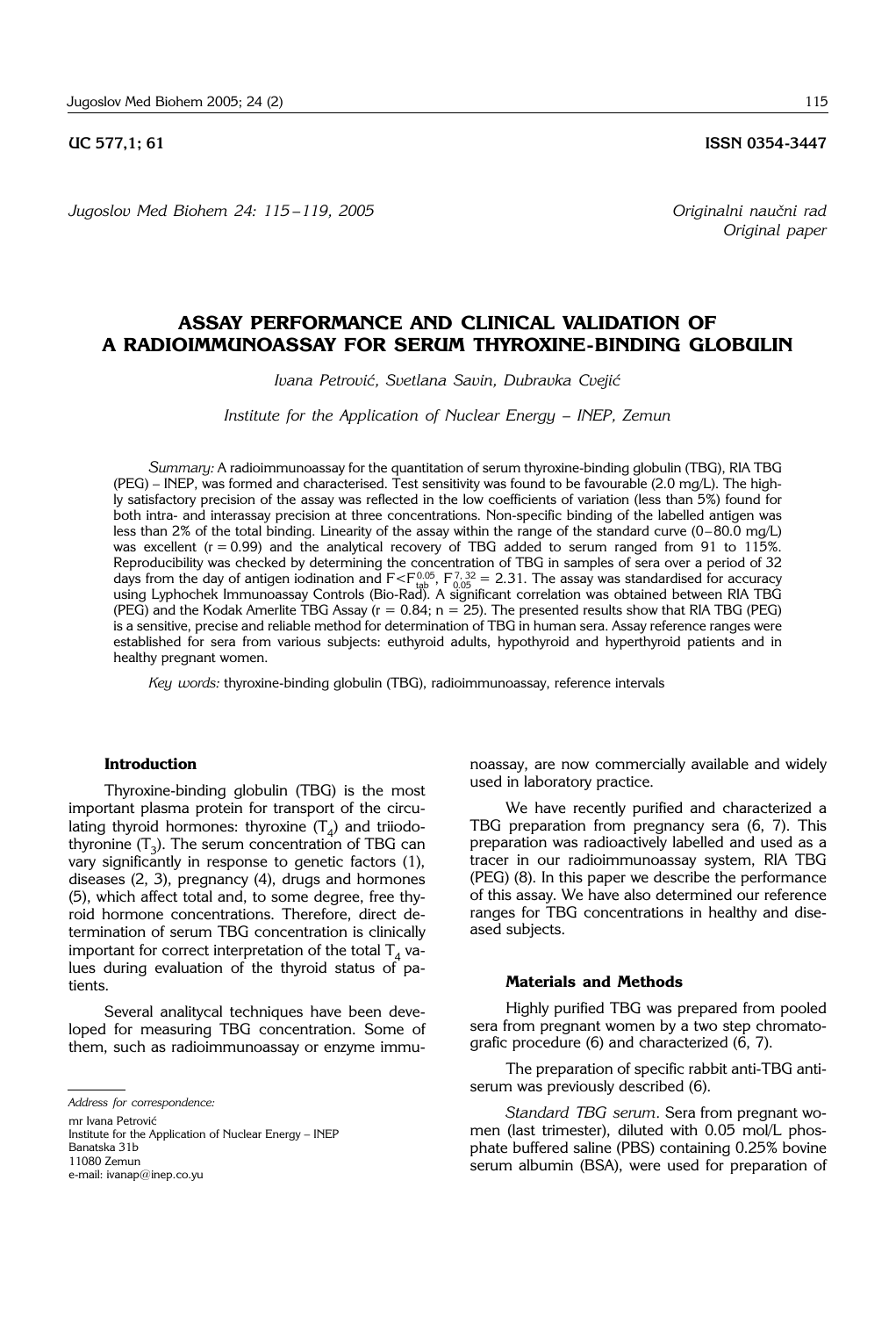the TBG standards. The range of the standard curve was from 0 to 80.0 mg TBG/L.

*Chemiluminescent immunoassay.* Kodak Amerlite TBG Assay (Amersham Kodak Clinical Diagnostics, UK) was performed according to the manufacturer's instructions and used for comparing TBG measurement results with the values obtained in our assay.

*Subjects.* Serum samples were obtained from 102 euthyroid subjects, 33 patients with hypothyrosis, 66 patients with hyperthyrosis and 346 healthy pregnant women.

Sera from euthyroid subjects were collected from healthy blood donors (Blood Transfusion Centre of Zemun Clinic) without any thyroid disorder. Samples from hypothyroid and hyperthyroid patients were obtained from the Department of Nuclear Medicine, Medical Centre Zaječar. The thyroid status of these patients was established on the basis of clinical evaluation and the measurement of TSH by an ultrasensitive TSH fluoroimmunoassay (Delfia Pharmacia, Sweden). Sera from healthy pregnant women with no history or symptoms of thyroid disorders as well as data about gestation stage were obtained from the Gynaecological Department of Zemun Health Centre. All samples were stored at  $-20$  °C until analysis.

*Assay procedure.* RIA TBG (PEG) is a competitive immunoassay in which TBG standards and samples (diluted 1:11) and <sup>125</sup>ITBG compete for the limited amounts of binding sites on the specific polyclonal antibodies. After incubation overnight, at room temperature, PEG solution containing second antibody was added and the mixture incubated for 30 minutes at room temperature. The mixture was then centrifuged for 30 minutes at 3000  $\times$  g, the supernatant was decanted and the radioactivity of the precipitate was measured. The 125I counts are inversely proportional to TBG concentrations in the standards and unknown samples.

*Statistics.* All statistical operations were performed using the STATGRAPHICS programme, version 4.2 (Student's T-test, analysis of variances, linear regression). Medians were analysed by Mann-Whitney U test. A value of Z higher than  $1.96$  ( $p = 0.05$ ) was considered statistically significant. In accordance with the International Federation of Clinical Chemistry and Laboratory Medicine (IFCC) the central 95% range between the 2.5<sup>th</sup> and the 97.5<sup>th</sup> percentiles was taken to be the reference interval (9).

### **Results and Discussion**

# *Assay characteristics*

The detection limit of the assay was calculated from the mean radioactivity minus three standard deviations of the zero standard for 10 replicate analyses measured in an intraassay mode and found to be

Table I Precision of RIA TBG (PEG)

| Samples    | n  | Mean, mg/L | SD, mq/L | CV% |
|------------|----|------------|----------|-----|
| intraassay |    |            |          |     |
|            | 20 | 15.02      | 0.194    | 1.3 |
| 2          | 20 | 21.39      | 0.474    | 2.2 |
| 3          | 20 | 42.20      | 2.067    | 4.9 |
| interassay |    |            |          |     |
|            | 20 | 14.70      | 0.609    | 4.1 |
| 2          | 20 | 22.98      | 0.991    | 4.3 |
| 3          | 20 | 37.61      | 1.260    | 3.4 |

Table II Dilution linearity of RIA TBG (PEG)

| Sample, | Dilutions | Expected, | Measured, |
|---------|-----------|-----------|-----------|
| mg/L    |           | mg/L      | mg/L      |
| 80.0    | 1:11      | 80.0      | 74.0      |
|         | 1:22      | 40.0      | 40.4      |
|         | 1:44      | 20.0      | 21.0      |
|         | 1:88      | 10.0      | 10.8      |
|         | 1:176     | 5.0       | 77        |

Table III Analytical recovery of TBG added to serum sample

| Sample, | Added, | Expected, | Measured, | Recovery, |
|---------|--------|-----------|-----------|-----------|
| mg/L    | mg/L   | mg/L      | mg/L      | ℅         |
| 21.6    |        |           | 21.6      |           |
|         | 10.0   | 31.6      | 33.1      | 115       |
|         | 20.0   | 41.6      | 43.8      | 111       |
|         | 40.0   | 61.6      | 58.0      | 91        |

2.0 mg/L. This detection limit obtained for our assay is comparable with previously published data for TBG immunoassays (about 3 mg/L)  $(10-12)$  and it is low enough to satisfy clinical needs for quantitation of TBG in the serum of TBG deficient subjects.

The precision of the assay was evaluated by analysis of three different TBG concentration ranges. As summarised in *Table I*, intraassay CVs were 1.3-4.9% (10 duplicates). Interassay CVs determined in twenty successive runs ranged from 3.4 to 4.3%. An assay is acceptable if the coefficient of variation of the intraassay is less than 10% and of the interassay less than 15% (13). Thus, the assay precision is acceptable and compares well with that for other TBG radioimmunoassays: intraassay CV 5.6% (14), <5% (15); interassay  $6.4\%$  (14),  $<10\%$  (15).

Non-specific binding of the labelled antigen, determined both in the sample and in the sample diluting buffer, was very low - less than 2% of the total binding. In order to evaluate dilution linearity within the range of the standard curve  $(0-80.0 \text{ mg/L})$ , a serum sample with a high concentration of TBG (80.0 mg/L) was diluted up to 176 fold with diluent buffer. The observed concentrations decreased linearly with increasing dilution and the correlation bet-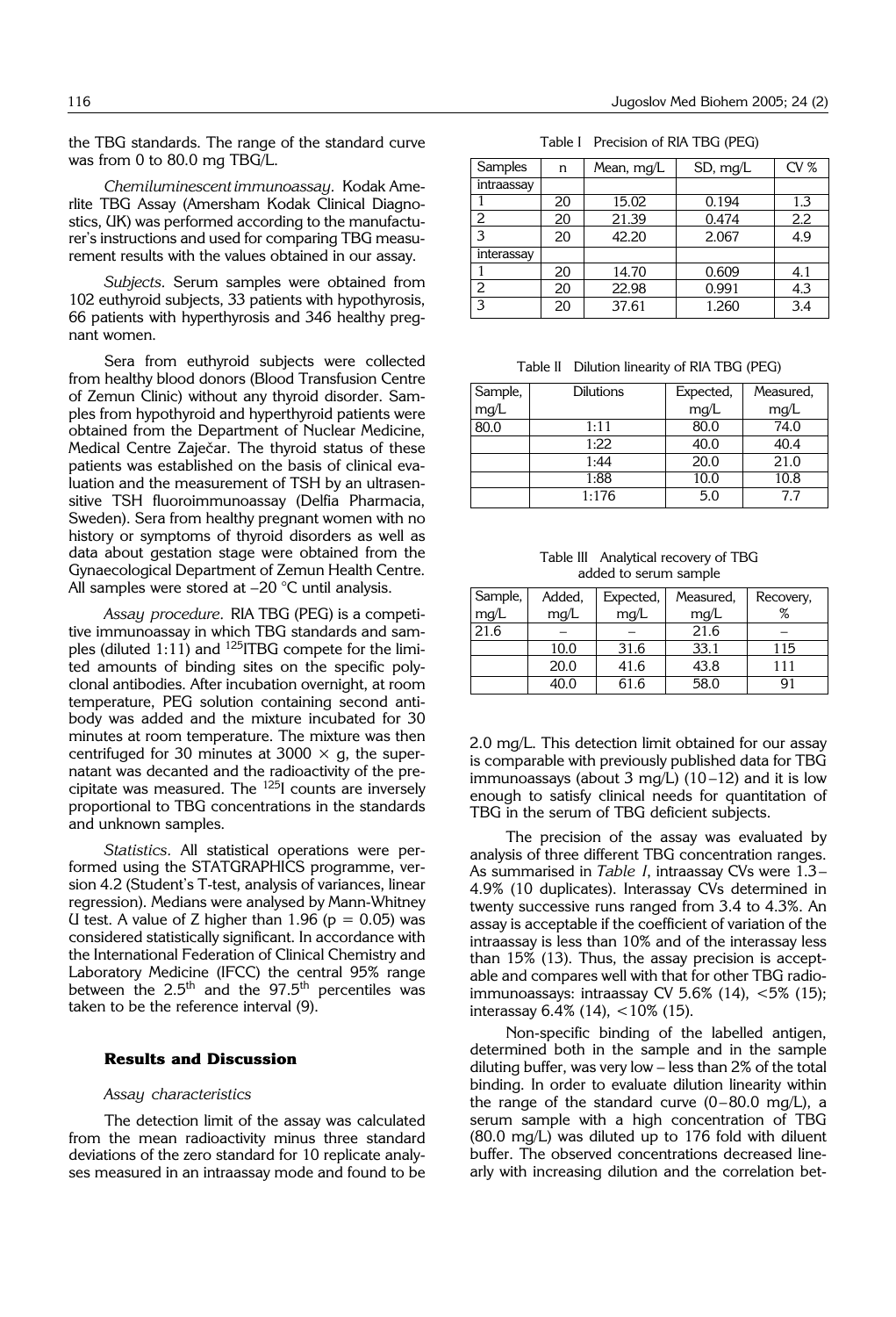| Subjects                                                                                                                                                                                                                                                                                    |                           | TBG, mg/L         |         |                    |  |
|---------------------------------------------------------------------------------------------------------------------------------------------------------------------------------------------------------------------------------------------------------------------------------------------|---------------------------|-------------------|---------|--------------------|--|
|                                                                                                                                                                                                                                                                                             |                           | 2.5 <sup>th</sup> | Me      | $97.5^{\text{th}}$ |  |
| Euthyroid ( $n = 102$ )                                                                                                                                                                                                                                                                     |                           | 18.5              | 25.6    | 32.2               |  |
| Hypothyroid ( $n = 33$ )                                                                                                                                                                                                                                                                    |                           | 22.5              | $29.0*$ | 51.7               |  |
| Hhyperthyroid ( $n = 66$ )                                                                                                                                                                                                                                                                  |                           | 17.3              | 24.9    | 37.9               |  |
| Pregnant                                                                                                                                                                                                                                                                                    | $1st$ trimester (n = 102) | 23.3              | $36.7*$ | 62.2               |  |
| women                                                                                                                                                                                                                                                                                       | $2nd$ trimester (n = 107) | 23.1              | $47.1*$ | 66.6               |  |
| $(n = 346)$                                                                                                                                                                                                                                                                                 | $3rd$ trimester (n = 137) | 22.8              | $53.5*$ | 77.1               |  |
| *Statistically significant difference ( $Z > 1.96$ ; $p = 0.05$ ) when comparing hypothyroid to euthyroid, pregnant women of 1 <sup>s</sup> t trimester to<br>control group (57 non-pregnant women), $2^{nd}$ trimester to $1^{st}$ trimester and $3^{rd}$ trimester to $2^{nd}$ trimester. |                           |                   |         |                    |  |

Table IV Reference intervals of TBG determined by RIA TBG (PEG) in various subjects are given as the central  $95\%$  range ( $2.5<sup>th</sup>$ , the median,  $97.5<sup>th</sup>$  percentiles)



Figure 1 Regression analysis of the comparison between the RIA TBG (PEG) and Kodak Amerlite TBG Assay  $(y = 4.3021 + 0.5284x, r = 0.84, n = 25)$ 

ween the expected and observed values was excellent (y = 3.0167 + 0.8956x, r = 0.99), (*Table II*).

The analytical recovery was assessed by adding increasing amounts of the standard TBG serum to a human serum and the TBG concentrations were assayed. The results are presented in *Table III*. The recoveries of TBG ranged from 91 to 115% and an excellent correlation between the expected and observed values was obtained ( $y = 8.4423 + 0.8128x$ ,  $r = 0.99$ ).

We also studied the effect of lipemia on the performance of the assay. Serial dilutions of lipemic sera with added TBG standard were assayed. No significant correlation between expected and measured values was obtained ( $r = 0.77$ ,  $t < t_{tab}$ ). Thus, TBG measurement in lipemic sera should be avoided. Lipemia probably impairs precipitation assays (such as RIA) while it did not cause any problems in a kinetic assay (10).

The assay was checked for accuracy using Lypochek Immunoassay Controls (Bio-Rad) at three levels. Our results were within the ranges obtained with other RIA kits (Biocode RIA and Brahms Diagnostica DYNOtest).

Reproducibility of the test was checked by determining the concentration of TBG in two samples of sera in eight runs over a period of 32 days from the day of antigen iodination. Analysis of variances showed that there were no significant differences between compared runs ( $F < F_{\text{tab}}^{0.05}$ ,  $F_{0.05}^{7,32} = 2.31$ ).

The TBG concentrations in 25 clinical serum samples were assayed in duplicate by our assay and the commercial Kodak Amerlite TBG Assay. As shown in *Figure 1*, the TBG values obtained by RIA TBG (PEG) compared well with those for the other assay and the correlation was statistically significant  $(y = 4.3021 + 0.5284x, r = 0.84)$ .

#### *Reference intervals for TBG*

In order to define the reference intervals, the serum TBG concentration was determined by RIA TBG (PEG) in various groups of subjects (*Table IV*). TBG values for 102 euthyroid individuals (45 males and 57 females) ranged from 18.5 to 32.2 mg/L (median 25.6 mg/L). No difference was found in TBG concentrations between male and female subjects. The range of normal values was similar and comparable to those determined by other tests:  $14.4-28.0$ mg/L (11), 15.0-25.0 mg/L (12), 12.7-26.6 mg/L (16), although lower values have been reported by some investigators (17, 18).

Serum TBG concentration is under the complex influence of thyroid hormones and changes in its level have been observed in hypothyrosis and hyperthyrosis (19). We found that TBG values in 66 hyperthyroid patients were slightly but not significantly lower than those in euthyroid subjects  $(17.3-37.9$ mg/L, median 24.9 mg/L), while those in 33 hypothyroid individuals were significantly elevated (22.5-51.7 mg/L, median 29 mg/L). Previously published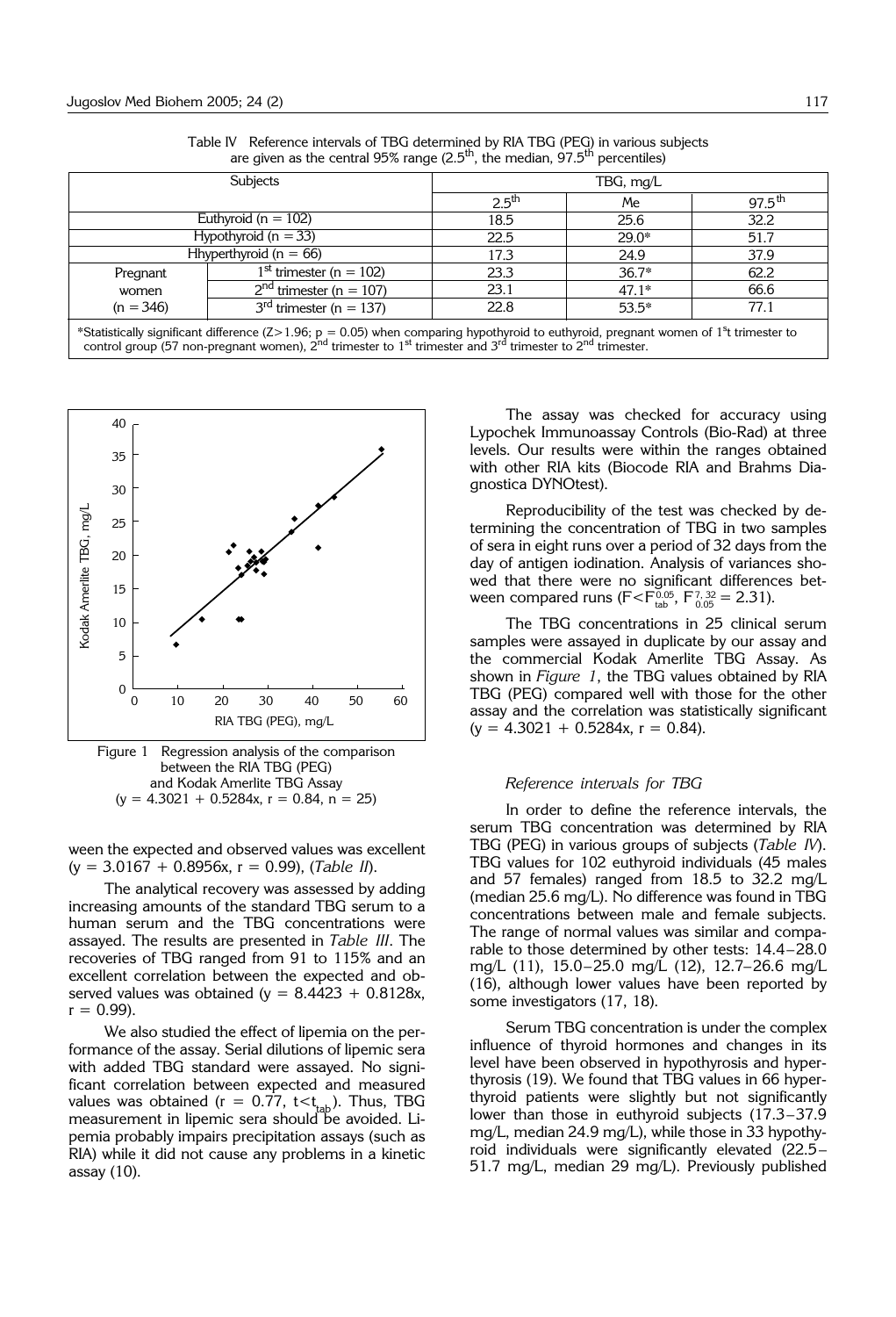results for TBG in hyperthyrosis are generally not in agreement. Some authors found similar fluctuations (20) while significantly lower TBG values were reported by others (14, 21).

The increase of serum TBG associated with pregnancy requires the determination of trimester specific reference ranges. TBG concentration was measured in 346 healthy pregnant women and the central 95% reference range is shown in *Table IV*. TBG values in the first, second and third trimester ranged from: 23.3-62.2 mg/L; 23.1-66.6 mg/L and 22.8-77.1 mg/L, respectively. Statistical analysis revealed a significant rise of TBG concentration throughout the whole pregnancy  $(Z>1.96; p = 0.05)$ .

In conclusion, we have shown that the presented RIA TBG (PEG)  $-$  INEP assay is a sensitive, precise and reliable method for TBG measurement in human serum. The reference intervals for TBG in euthyroid subjects, hypothyroid and hyperthyroid patients, as well as during pregnancy were also established.

*Acknowledgement.* This work was supported by grant 1504 »Glycobiological aspects of physiological and pathological processes« from the Ministry of Sciences and Environmental Protection of the Republic of Serbia. We thank Dr Nebojša and Dr Jane Paunković from the Department of Nuclear Medicine, Medical Centre Zaječar and the Gynaecological Department of Zemun Health Centre for providing samples.

# KARAKTERISTIKE I KLINIČKA VALIDACIJA RADIOIMUNOLOŠKOG TESTA ZA MERENJE TIROKSIN-VEZUJUĆEG GLOBULINA U SERUMU

# *Ivana Petrovi}, Svetlana Savin, Dubravka Cveji}*

## *Institut za primenu nuklearne energije – INEP, Zemun*

Kratak sadržaj: U laboratoriji INEP-a formiran je radioimunološki test za određivanje koncentracije tiroksin-vezujućeg globulina (TBG) u serumu i ispitane su njegove karakteristike. Osetljivost testa je 2,0 mg TBG/L. Preciznost određivanja koncentracije TBG-a u tri uzorka seruma u seriji i između serija je veoma velika (KV < 5%). Nespecifično vezivanje obeleženog antigena ne prelazi 2% ukupnog vezivanja. Linearnost testa u opsegu standardne krive (0-80 mg/L) je odlična (r = 0,99) dok je kod metode dodatog standarda dobijen »recovery« od 91 do 115%. Pokazana je stabilnost testa u roku od 32 dana od dana jodovanja TBG-a (F $\leq$ F $_{\rm tab}^{0.05}$ ,  $F_{0.05}^{7,32} = 2,31$ ). Tačnost testa je ispitana korišćenjem međunarodnih kontrola za standardizaciju Lyphochek Immunoassay Controls (Bio-Rad). Dobijen je značajan stepen korelacije između RIA TBG (PEG) i Kodak Amerlite TBG Assay (r = 0,84; n = 25). Dobijeni rezultati ukazuju da je RIA TBG (PEG) precizna, osetljiva i pouzdana metoda. Takođe su određene referentne vrednosti TBG-a kod eutireoidnih, hipotireoidnih i hipertireoidnih osoba kao i kod trudnica.

Ključne reči: tiroksin-vezujući globulin (TBG), radioimunološki test, referentne vrednosti

# **References**

- 1. Refetoff S, Morata Y, Mori Y, Janssen OE, Takeda K, Hayashi Y. Thyroxine-binding globulin: organization of the gene and variants. Horm Res 1996; 45: 128-38.
- 2. Schussler GC, Schaffner F, Korn F. Increased serum thyroid hormone binding and decreased free hormone in chronic active liver disease. N Engl J Med 1978; 299:  $510 - 5.$
- 3. Gavin LA, McMahon FA, Castle JN, Cavalieri RR. Alterations in serum thyroid hormones and thyroxinebinding globulin in patients with nephrosis. J Clin Endocrinol Metab 1978; 46: 125-30.
- 4. Glinoer D. What happens to the normal thyroid during pregnancy? Thyroid 1999; 9: 631-5.
- 5. Obradović D. Biohemijski/hematološki parametri: TBG. In: Radić D, eds. Promene u laboratorijskim nalazima pod uticajem lekova. Beograd: Medicinska knjiga, 1995: 208.
- 6. Petrović I, Cvejić D, Savin S, Han R, Sinadinović J. Isolation and characterization of human thyroxine-binding globulin (TBG). Jugoslov Med Biohem 1999; 18: 149-54.
- 7. Petrović I, Savin S, Baričević I, Cvejić D. Carbohydrate characterization of purified thyroxine-binding globulin by lectin blot and isoelectric focusing. Jugoslov Med Biohem 2003; 22: 319-23.
- 8. Han R, Savin S, Pettersson T, Sinadinović J. Laboratorijske karakteristike radioimunološke analize za određivanje nivoa hTBG-a i njene dijagnostičke mogućnosti.